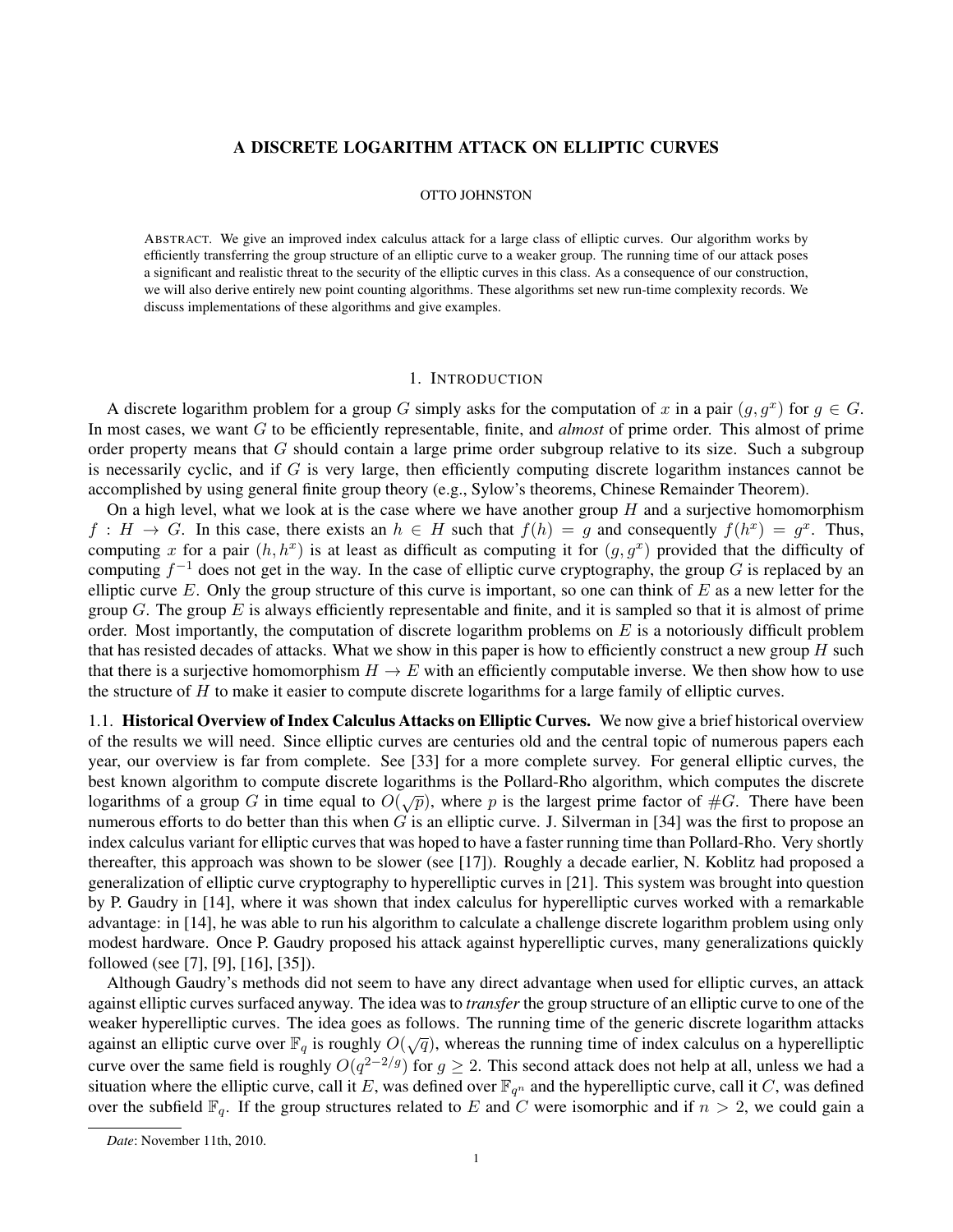computional advantage by using index calculus on the hyperelliptic curve if we could compute this isomorphism in reasonable time. This is the basic idea behind the so-called *descent* theory of index calculus on elliptic curves. This descent procedure stimulated a great deal of investigation (see [12]) and resulted in a remarkable reduction in the security of many elliptic curves over even extensions of finite fields in characteristic 2. However, in odd characteristic, this attack was more difficult.

1.2. The mathematics behind the descent of index calculus. The main difficulty in transferring a discrete logarithm problem from an elliptic curve to a higher genus curve is at the heart of a very deep problem in algebraic geometry. From a computational point of view, whether one is interested in point counts or cryptographic applications, a curve serves as a platform to construct an object known as a Jacobian. The Jacobian is the real object of interest in virtually any application point of view; the curve merely serves as a method to construct it. A Jacobian lives in a more general class of objects known as abelian varieties. A very difficult and fundamental problem in algebraic geometry is to understand the interplay between the Jacobians and the abelian varieties that are not Jacobians, and, most importantly for us, a deep problem asks about surjective homomorphisms with small kernels between these objects.

The surjective homomorphisms we are looking for most naturally come from the theory of isogenies. An isogeny is a morphism between abelian varieties that is both surjective and has a finite kernel. These maps give us more freedom in trying to deform the elliptic curve into the Jacobian of a higher genus curve without destroying the underlying discrete logarithm problem. In particular, if an isogeny  $f : A \rightarrow B$  has a kernel in some part of A that is small, say a few elements of order 2, then one could hope that by studying  $f$  one could transfer discrete logarithms with more freedom than if we restricted to isomorphisms. In geometric language, we would be studying the so-called isogeny classes.

1.3. Our results. The theoretical contributions of this article are two-fold. The first is a technical result: we prove that under a certain condition, if  $A$  is an abelian variety that is isogenous to the Jacobian of a hyperelliptic curve, then so is  $A^2$ . The second contribution is that these constructions are computationally efficient. These two results are then applied to two extremely active problems in computational algebraic geometry: the computation of discrete logarithms on elliptic curves and point counting algorithms for hyperelliptic curves.

1.3.1. *Implications to cryptographic schemes.* The main contribution of this paper is to give the first new class of ordinary elliptic curves where index calculus becomes a practical threat. We will show how to sample from this family efficiently. We require no extra side information to apply our attack, nor do we need special oracles or structure information about the elliptic curves we sample. Moreover, every member of the family we create will be vulnerable to our descent attack. We show how to use this construction to build a large and explicit family of elliptic curves where a factor basis for index calculus can be found and used to compute discrete logarithms in time roughly  $O(q^{3/8})$ , where the generic attacks on the same curve would run in time roughly  $O(q^{1/2})$ .

The implications to actual in-use schemes are the following. There are three ways for a given security parameter  $k \in \mathbb{Z}^+$  to influence the group size of a family of elliptic curves. The first is to use k as the bit-length of a prime p and define elliptic curves over  $\mathbb{F}_p$ , the second is to fix p and define elliptic curves over  $\mathbb{F}_{p^k}$ , and the third is some combination of the first two. It was previously known that if we took  $p = 2$  and  $k > 2$  to be a power of 2 that there were elliptic curves over  $\mathbb{F}_{2^k}$  that were weak in the sense described above (see [12]). We extend this result to all primes  $p$ . Our results show that elliptic curve cryptography must take special care when  $k$  is taken as an exponent of *any* fixed prime or if k influences both the prime size and its exponent. Both of these statements are new.

The explicit family of weak elliptic curves we will construct contains instances of virtually all elliptic curve classes proposed in the literature. Most importantly, if we sample random curves from this family, we find elliptic curves with large prime factors that have not been previously ruled out as cryptographically weak. We will give examples of elliptic curves with a group size in the 160 bit range with a single large prime factor that can be attacked with a substantial advantage over the generic algorithms.

The larger question concerning how many elliptic curve schemes have a non-negligible number of weak elliptic curves is more difficult to answer. In essence, this is a distribution question, and very little is understood about the distribution of the group structure of families of elliptic curves over finite fields; in fact, even the distribution of their orders is unknown (see [13] for conjectures). If used directly, our families are small and will most likely not be sampled at random from most of the proposed schemes. However, in this paper we identify a condition that allows us to descend an elliptic curve to a smaller field. If an elliptic curve  $E$  that did not directly satisfy this property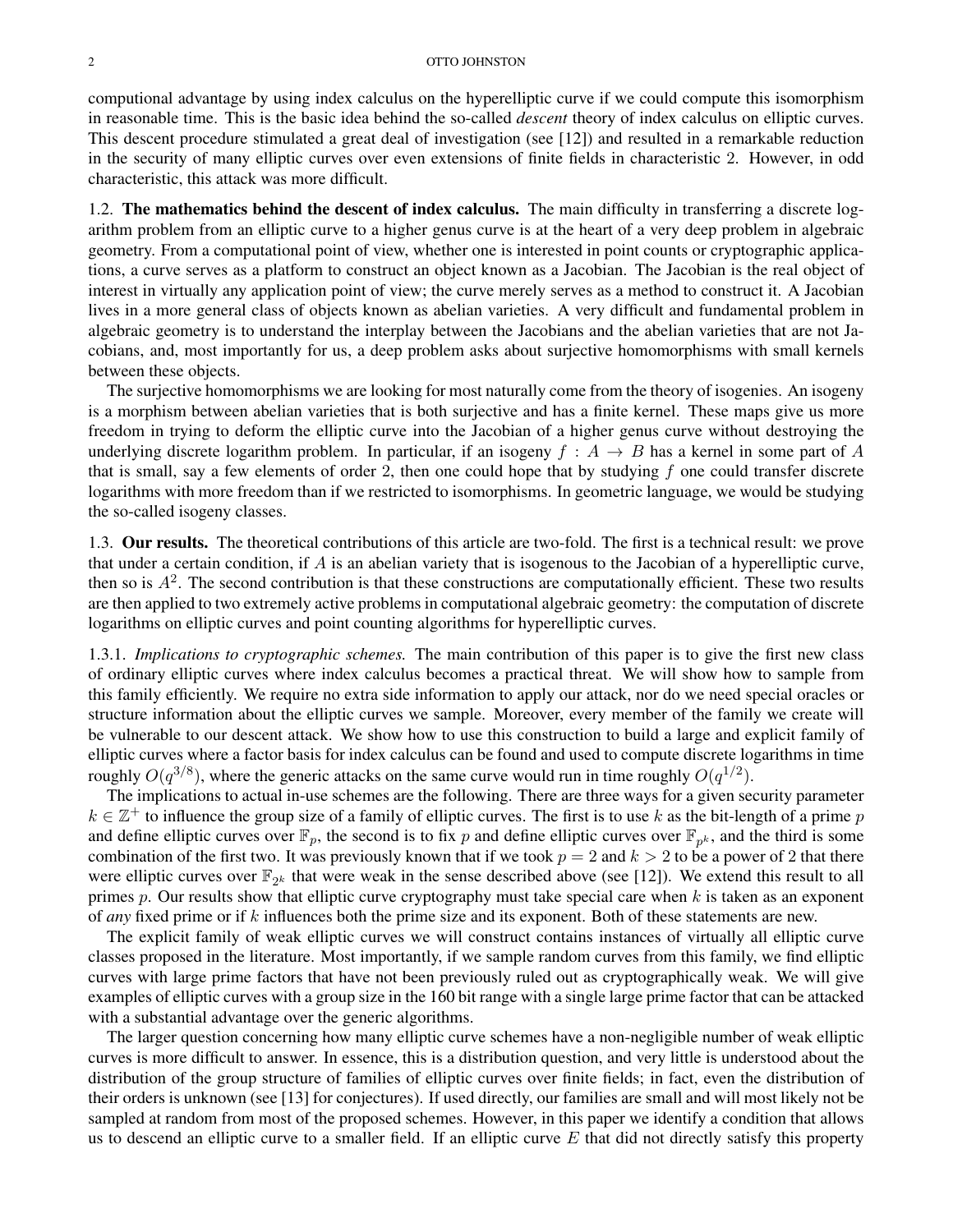had a surjective map (with a small kernel) to a curve  $E'$  that did satisfy this special property, then  $E$  would be as vulnerable as  $E'$  to the attack we outline in this paper. There is computational evidence that an enormous increase in the number of weak curves might be found in this way, but due to the incomplete picture of how elliptic curve families are distributed among their associated groups, we cannot offer any proofs.

1.3.2. *Point Counting.* A very difficult problem in computational algebraic geometry is to generate large families of curves with a known number of points over a finite field  $\mathbb{F}_q$ . The parameters one usually wants to consider are q and an invariant of the curve known as its genus. One should view the genus q and the number q as integers that specify intrinsic properties of  $C$ . In order to hope for efficient computations of the number of points of  $C$ , one must restrict the class of curve in some way.

The current state of the art algorithm for generating genus 2 curves with a known number of points is that given by Satoh in [30]. Satoh's algorithm works by taking two isomorphic elliptic curves and glueing a genus 2 curve from these equations. Relaxing the condition of isomorphism to that of isogeny, we are able to make a new algorithm for this purpose. Our algorithm is superior to Satoh's in the following ways. (1) It outputs the group order rather than merely the largest prime factor. (2) It outputs the group order *with certainty*, rather than merely with some probability that is not well-understood. (3) It allows for a much wider distribution of curves, in contrast to Satoh's algorithm which is restricted to even orders. In particular, our algorithm can be used to find prime-order Jacobians. We also drastically reduce the complexity of Satoh's algorithm from  $O(\log^2(q))$  operations over  $\mathbb{F}_q$  to  $O(\log(q))$  over  $\mathbb{F}_q$ .

We are also able to propose entirely new point counting algorithms based on this work. One such extension is an algorithm that generates genus 4 curves along with the order of their Jacobian at the cost of running a point counting algorithm on a single elliptic curve. This algorithm is a significant improvement over existing point counting algorithms (see [29]). In fact, we will be able to compute the entire Zeta function for the genus 4 curve, which essentially classifies the genus 4 curve's arithmetic properties.

As a final application to point counts, we will show how to generate a large class of hyperelliptic curves of genus 2g over  $\mathbb{F}_q$  with exactly  $q + 1$  points in  $O(g \log(q))$  operations over  $\mathbb{F}_q$ . To generate these curves, we only require a positive integer g and an odd prime power q as an input to our algorithm. This algorithm remains efficient if g grows linearly and  $q$  grows exponentially, which is unlike any previous curve generation algorithm for a family as large as the one we will consider (for previous work, see [29], [19]).

1.4. **Organization.** In the next section, we will collect the results we need at a high level to run our attack. We will then proceed to prove them in detail. In Section 3, we will write out our point counting algorithms using the material in Section 2. In Section 4, we give an algorithm that efficiently computes the transfer map explained earlier in this introduction and we outline the discrete logarithm attack. In Section 5, we discuss the distributions of the elliptic curves we sample. We conclude with a link to implementations of our algorithms.

#### 2. A DESCENT OF HYPERELLIPTIC CURVES

2.1. An outline. Before we begin with a formal discussion, we will give an outline of what we prove and how we use it. We will first fix a finite field  $k'$  in odd characteristic. In this discussion, we have two objects. The first are hyperelliptic curves. On the level of equations, a hyperelliptic curve is given by a formula of the form  $y^2 = f(x)$ , where  $f$  is a separable polynomial in the variable x. The second class of objects we deal with are Jacobians of hyperelliptic curves. These objects can be thought of as unpacking the "group structure" of the equation for C. For instance, in elliptic or hyperelliptic curve cryptography, the curve serves only as a means to efficiently represent the group structure of its Jacobian. It is in this group that all of the calculations are done. In coding theory, this unpacking procedure is used to construct vector spaces with interesting parameters.

In our setting, we will let k be a quadratic extension of  $k'$ . It is well known that k can be formed by taking the square root of a non-square in  $k'$ , and we will let w be this square root. If we let C be the hyperelliptic curve defined by

$$
y^2 = (x - w)f(x),
$$

we can show that there is another hyperelliptic curve  $C'$  of the form

$$
y^2 = g(x)
$$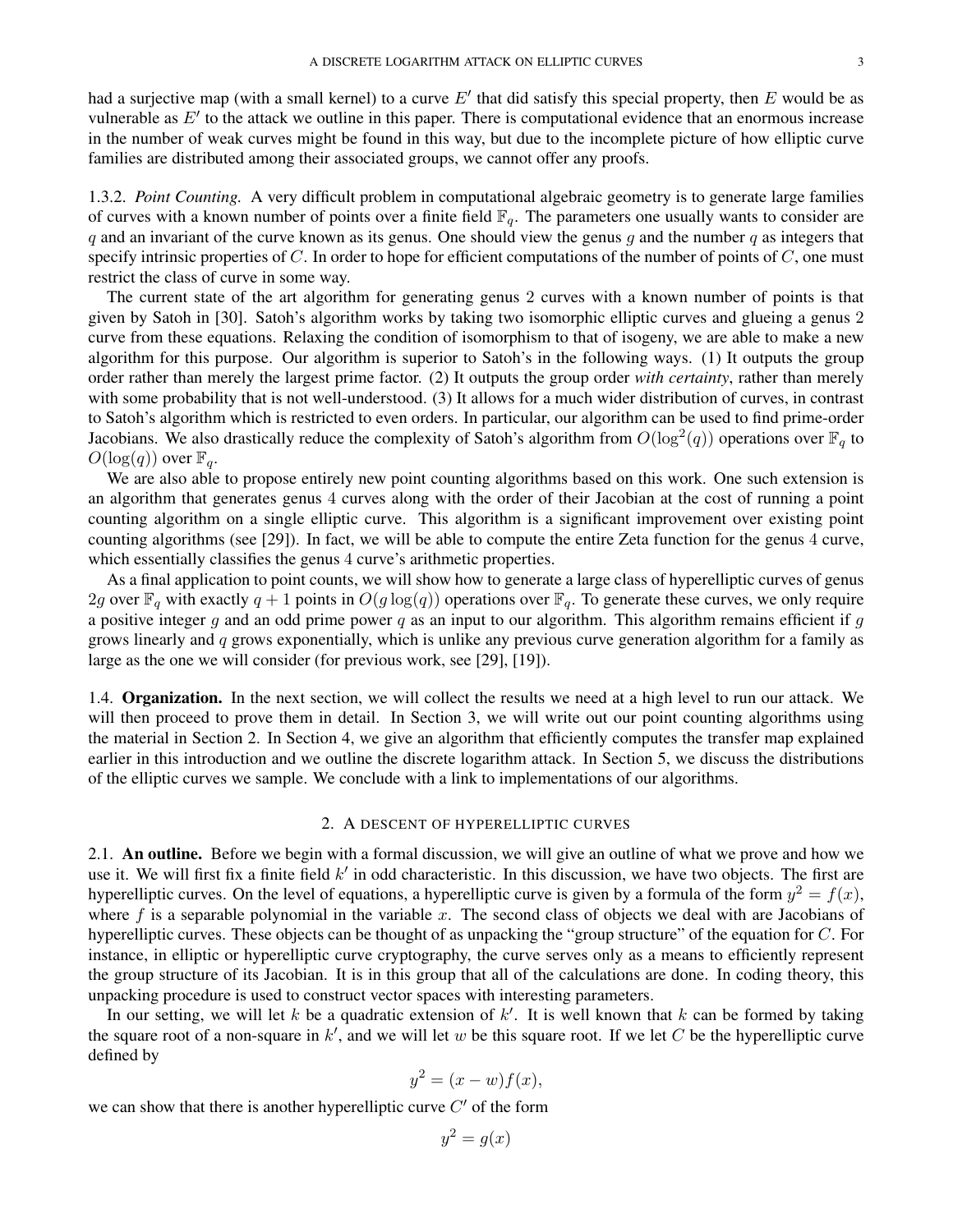defined over  $k'$ . The curve  $C'$  has the special property that the Jacobian of  $C$  has a homomorphism to the Jacobian of  $C'$  on the level of groups. This map, call it  $\delta$ , is almost an isomorphism: in Theorem 2, we show that it is an isomorphism modulo points of order 2. Another critical property is that  $\delta$  is computationally efficient to compute. These two results give us a descent. We are able to construct this  $C'$  from Theorem 1, and we can read off the polynomial  $g(x)$  above from Corollary 1.

The map  $\delta$  is almost all we need for the discrete logarithm attack. To make the attack practical, we also need to know the order of the Jacobian of  $C'$ . This takes a little more effort, but Corollary 3 gives us this order. Our strategy is to then find elliptic curves E and to build the curves  $C'$ . Once we have  $C'$ , we try to apply the descent again. If we can descend once more, we then have a computationally efficient map from  $E$  to the Jacobian of a genus 4 hyperelliptic curve. Since index calculus works with a remarkable advantage with these curves (see [35]), we have successfully attacked E.

2.2. The mathematics behind the descent. We will now proceed to prove these ideas, but as we move toward the details we are forced to become more precise. We will let k be a finite field in odd characteristic. By a *curve* over  $k$ , we will mean a projective, geometrically irreducible variety of dimension 1 over  $k$  that has at least one non-singular rational point. We do not assume our curves are non-singular. Given a curve  $C$ , we will let  $C$  denote the normalization of C, and we will let any arrow  $\tilde{C} \to C$  reference the implicit normalization map whenever it is needed. For a curve C, we will let  $Jac(C)$  denote the Jacobian of  $\tilde{C}$ . When a curve is specified by an affine equation, we will always take the projective closure. A *hyperelliptic curve* is a curve that admits a double covering of a conic.

Our first task is to glue two hyperelliptic curves to produce a new curve. Although this is a classical result, we will reprove it with an emphasis on deriving an affine equation for the new curve. In the next series of proofs, we will continue to keep track of equations. Eventually, this will lead us to the new algorithms in the later sections. We will assume that all of our fields are finite fields, even though many of these results are more general.

**Lemma 1.** Let  $C_1$ :  $y^2 = f$  and  $C_2$ :  $y^2 = g$  be two hyperelliptic curves defined over k, where f and g are separable polynomials in  $k[x]$  with  $h = fg/(\gcd(f, g))^2 \notin k$ . If we let  $C_3 : y^2 = h$ , then the curve

2

(2.1) 
$$
C: y^4 = 2(f+g)y^2 - (f-g)
$$

has the property that

$$
\operatorname{Jac}(C) \sim \prod_{i=1}^3 \operatorname{Jac}(C_i).
$$

*Proof.* In order for C to have a function field, it must be geometrically irreducible; by inspecting the roots of the equation for C in  $\overline{k(x)}[y]$ , we see that this implies that  $\sqrt{fg}$  is not in  $\overline{k(x)}$ , which is where  $h \notin k$  is used. Let the function field of  $C_1$  be  $k(x)[y_1]$  and let the function field of  $C_2$  be  $k(x)[y_2]$ . If we take the compositum,  $k(x)[y_1, y_2]$ , then  $y = y_1 + y_2$  is permuted by the Galois actions of  $Gal(k(x)[y_1]/k(x)) = \{1, \psi\}$  and  $Gal(k(x)[y_2]/k(x)) =$  $\{1,\phi\}$ . This implies that  $k(x)[y_1,y_2] = k(x)[y]$ . It is easy to see that the minimal polynomial Irr  $k(x)(y)$  is the equation for C given above: it is simply  $\prod(y \pm (y_1 \pm y_2))$ . Now,  $Gal(k(x)[y]/k(x)) = \mathbb{Z}/2\mathbb{Z} \times \mathbb{Z}/2\mathbb{Z}$ , and it is obvious that  $C/\psi \cong C_2$ ,  $C/\phi \cong C_1$ , and  $C/(\psi \phi) \cong C_3$ . We apply Theorem 5 of [18] to obtain the k-isogeny

$$
Jac(C) \sim \prod Jac(C_i).
$$

 $\Box$ 

We will construct a new hyperelliptic curve that captures the arithmetic data of a smaller genus hyperelliptic curve. Our new hyperelliptic curve will be defined over a smaller field, and it is from here where our descent from smaller genus curves to larger genus curves begins.

Let C be any curve over k and let  $k/k'$  be a finite extension. Give C an affine equation  $\sum_{i,j} c_{i,j} x^i y^j = 0$  as before, where only the  $c_{i,j}$  are in k. For any automorphism  $\sigma \in Aut(k/k')$ , let  $\sigma(C)$  denote the smooth, projective curve with affine equation  $\sum_{i,j} \sigma(c_{i,j}) x^i y^j$ . In order for us to allow  $\sigma$  to act on points of C, we need to work in a larger ambient space. To extend  $\sigma$ , associate each closed point  $P \in \mathbb{P}^2_k$  to its corresponding prime ideal I in the standard affine cover; let  $\sigma(P)$  be the closed point associated to the prime ideal  $\sigma(I)$ . All points on curves will now be considered in the ambient space of  $\mathbb{P}_k^2$  (this gives meaning to points  $\sigma$  maps off a curve). Finally, let  $\Gamma(\cdot)$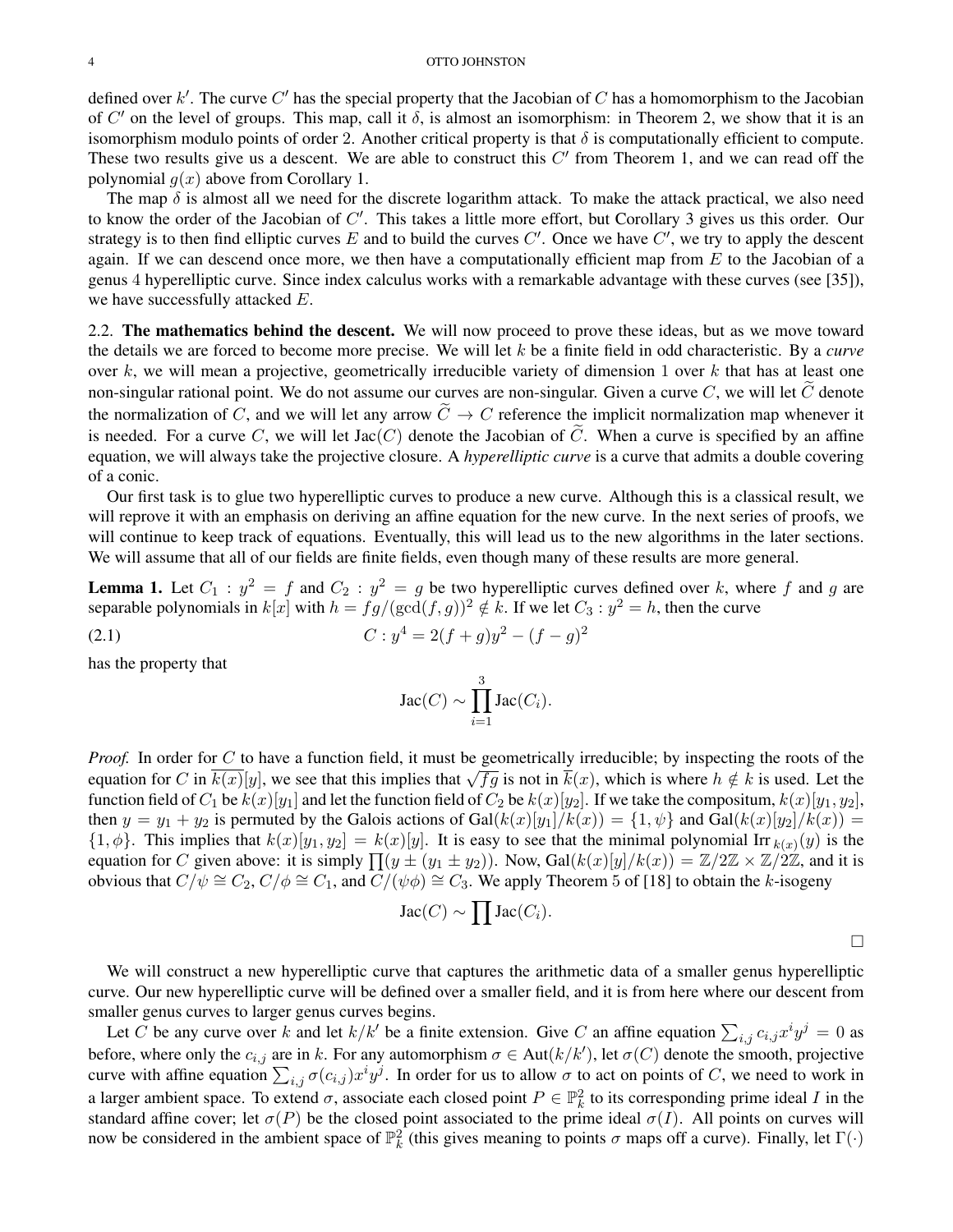denote the forgetful functor  $\Gamma$ : AbSch/ $k \to Ab$  from the category of abelian group schemes over k to the category of abelian groups: it simply takes an abelian group scheme to its underlying group.

**Lemma 2.** If C is any curve defined over k such that there exists a subfield  $k' \subset k$ , then for any  $\sigma \in \text{Gal}(k/k')$ , we have  $Jac(G) \sim Jac(\sigma(C))$ . Moreover,  $\sigma$  extends to an isomorphism  $\Gamma(Jac(C)) \cong \Gamma(Jac(\sigma(C)))$ .

*Proof.* For any finite extension  $k \subset l$ , if we have an l-rational point P of C, then  $\sigma(P)$  is an l-rational point of  $\sigma(C)$ by definition. Thus,  $\sigma$  establishes a bijection between the rational points of C and  $\sigma(C)$  over any finite extension of k. This implies that they have the same Zeta function and hence the same L-polynomial. Since the L-polynomial classifies an isogeny class (see Theorem 2.c, Appendix 1, [27]), our result follows.

Any divisorial correspondence  $D \sim D'$  comes from a rational function  $f \in k(C)$ . If we write  $D = \sum P_i$  and let  $\sigma(D)$  denote  $\sum \sigma(P_i)$ , we see at once that  $\sigma(D) \sim \sigma(D')$  via  $\sigma(f)$ , where, again,  $\sigma(f)$  is simply  $\sigma$  applied to the coefficients of f in k. Clearly, composing  $\sigma$  with  $\sigma^{-1}$  gives us the identity; since it is obviously homomorphic, we have an isomorphism  $\Gamma(\text{Jac}(C)) \cong \Gamma(\text{Jac}(\sigma(C))).$ 

**Example 1.** The map  $\sigma$  above is *not* typically in the image of the Picard functor. In other words, Jac(C) and  $Jac(\sigma(C))$  are not usually isomorphic as varieties. It is this key property that gives us a very large distribution to sample from, and it is one of the main features where our approach differs from other work. Essentially, we have two Jacobians that are isomorphic as abelian groups but not as varieties. To make sense out of what this means, some examples are in order. Consider the finite field  $k = \mathbb{F}_5[w]$ , where  $w^2 = 2$ . Define the elliptic curve

$$
E_1: y^2 = (x - w)(x^2 - x).
$$

By our construction ( $k' = \mathbb{F}_5$  and  $\sigma$  being absolute Frobenius),

$$
E_2 = \sigma(E_1) : y^2 = (x + w)(x^2 - x).
$$

The previous result might lead one to think that the Pic $<sup>0</sup>$  functor is represented by the same abelian group scheme</sup> for both curves, and hence isomorphic (by the universal property of representability). This would indeed be the case if  $\sigma$  was in the image of the Pic<sup>0</sup> functor. But for  $E_1$  and  $E_2$  to be isomorphic as varieties their j-invariants would have to be the same and this is not the case:  $j(E_1) = -w + 2$  and  $j(E_2) = w + 2$ . What is happening here is that  $\sigma$  defines an isomorphism in the category of abelian groups, but this isomorphism has no pullback to the category of abelian group schemes *over* k. Note that  $\sigma$  does not fix the base k, which is at the heart of this construction. (It is also worth mentioning that  $\sigma$  acts on the entire j-line exactly as one would expect – for instance, notice that  $\sigma(j(E_1)) = j(E_2)$  – but we will not develop this further.) One might also compare this with the discussion in 3.2.4 of [23].

Of particular interest to us is when we have a quadratic extension k over k'. To ease notation, let  $k = k'[w]$  for  $w^2 \in k'$  be this quadratic extension. Let  $\sigma$  denote the non-trivial element in Gal $(k/k')$ , which is just the q-th power Frobenius where q is the size of k'. Let  $C \to \mathbb{P}^1_k$  be a double covering of curves over k with ramification divisor R (i.e., C is a hyperelliptic curve with a fixed covering of  $\mathbb{P}^1_k$ ). Recall that R consists of the sum of those closed geometric points on  $\mathbb{P}^1_k$  where the inverse image of  $C \to \mathbb{P}^1_k$  contains exactly one point. Since k is not closed, some of these geometric points may form a higher degree place over  $k$ .

**Theorem 1.** Let C be as above. If there exists a k-rational point  $r \in \text{Supp}(R)$  such that  $\sigma(r) \notin \text{Supp}(R)$  and  $\sigma(\text{Supp}(R) - \{r\}) = \text{Supp}(R) - \{r\}$ , then Jac $(C)^2$  is k-isogenous to the Jacobian of a hyperelliptic curve  $C'$  that is defined over  $k'$ .

*Proof.* Under the hypothesis of the theorem, we can write C as

$$
C: y^2 = (x - w)f,
$$

where  $\sigma(f) = f \in k'[x]$ . By Lemma 1 we have a curve C' that covers three curves: the first is C, the second is the curve with affine equation  $y^2 = (x + w)f$ , and the third is the conic  $y^2 = x^2 - w^2$ . Since it is clear from the proof of Lemma 1 that  $C'$  has an involution such that the quotient is this conic, we have that  $C'$  is a hyperelliptic curve by definition. Moreover, it has an affine equation

$$
(2.2) \tC': y^4 = 4xfy^2 - 4w^2f^2,
$$

by Lemma 1 which is fixed by  $\sigma$ , and hence defined over k'. Lemma 2 and the last statement of Lemma 1 gives us the k-isogeny Jac $(C') \sim \text{Jac}(C)^2$ . В последните последните последните последните последните последните последните последните последните последн<br>В 1990 година от селото на селото на селото на селото на селото на селото на селото на селото на селото на сел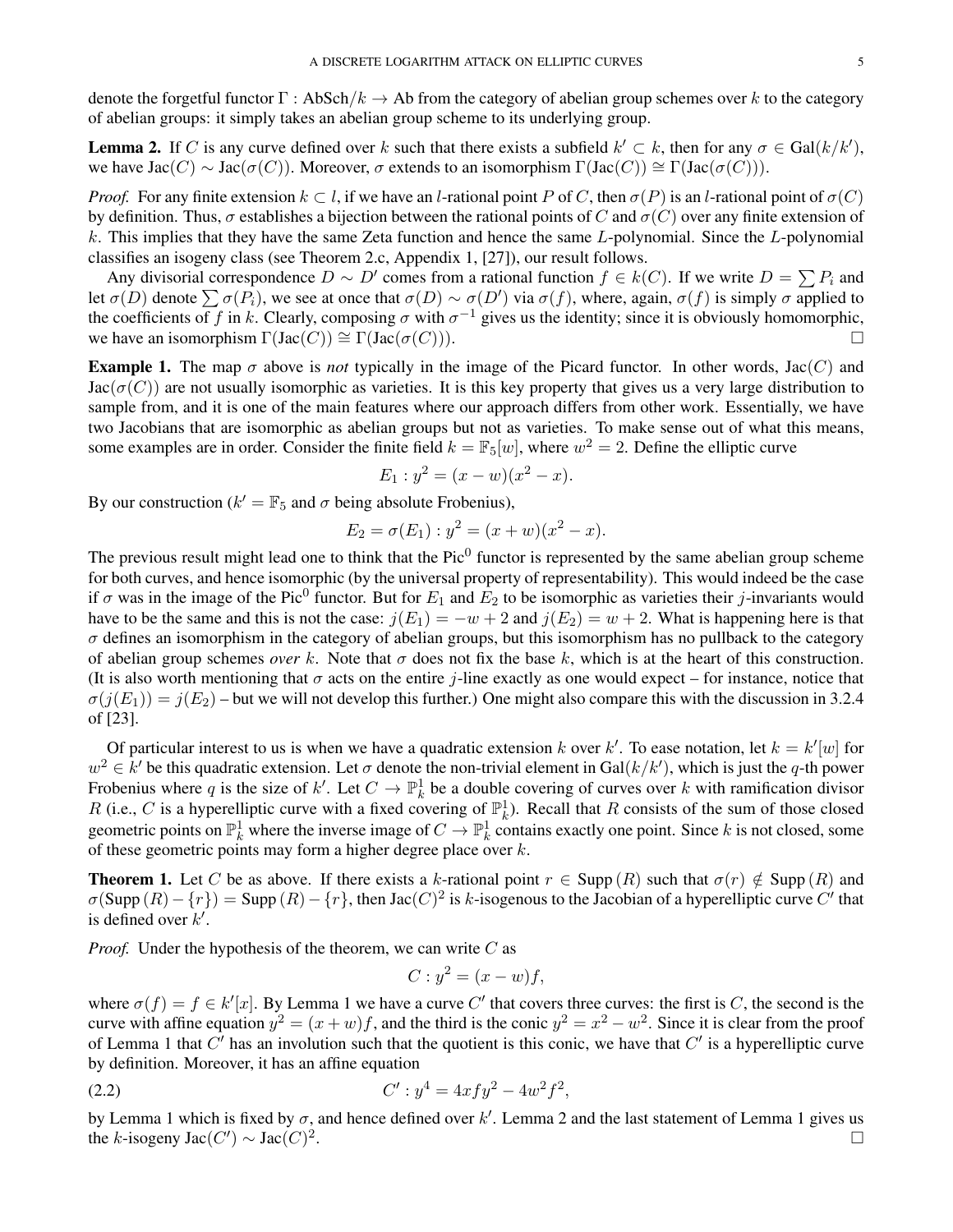

Figure 1. Projection of H.

Our next problem is of a computational nature. The hyperelliptic curve  $C'$  defined in (2.2) has two undesirable features: the first is that it is a singular curve and the second is that it is not of the form  $y^2 = h(x)$  for h a separable polynomial in a single variable  $x$ . It is not practical to work on a curve of the form  $C'$  is currently written in. Moreover, for our discrete logarithm transfer, we need to write C' in the form  $y^2 = h(x)$  so that we can apply our theorems recursively. So, we look at ways to re-write (2.2) into the form  $y^2 = h(x)$ .

The standard way of doing this is to find a rational point  $P$  and to compute a basis for the Riemann-Roch space 2P. This gives us a map, known as a pencil, from  $C' \to \mathbb{P}^1_k$  that is also a double cover. It is a standard result from here to derive an affine equation  $y^2 = h(x)$  for C' (see [1], I.6.A). However, we have a more efficient method; we will apply 19th century geometry that is rarely used to find algorithms.

We begin by looking at how Theorem 1 constructed the hyperelliptic curve  $C'$ . The reason  $C'$  is hyperelliptic is that it covers the conic  $H : y^2 = x^2 - w^2$ . Now, if we look a bit closer at H, we see that it is a circle. We can find a k'-rational point on this circle that is independent of the choice of k or k': namely, the point  $P = (x_1, y_1)$  given by  $x_1 = (-w^2 - 1)/2$  and  $y_1 = (w^2 - 1)/2$ . If we use this P as a base point on our circle, we can unwrap the circle into a line. Doing so (see e.g. page 7 of [32]), we obtain an isomorphism  $\mathbb{P}_{k'}^1 \to H$  given (locally) by sending a fixed parameter t for  $\mathbb{P}^1_{k'}$  to

(2.3) 
$$
x = \frac{w^2 + 1}{2} - \frac{t(w^2t + t + w^2 - 1)}{t^2 - 1}
$$

(2.4) 
$$
y = \frac{w^2 - 1}{2} + t \left( w^2 + 1 - \frac{t(w^2t + t + w^2 - 1)}{t^2 - 1} \right).
$$

These formulas let us replace H with  $\mathbb{P}^1_{k'}$  in the proof of Theorem 1. The curve C' now covers this  $\mathbb{P}^1_{k'}$  via this isomorphism (see Figure 1). Returning to the proof of Lemma 1, we can compute the equation of  $C'$  that covers  $H$ : this is just  $(Y - y_1 + y_2)(Y + y_1 - y_2)$  for  $y_1 = \sqrt{(x - w)f}$  and  $y_2 = \sqrt{(x + w)f}$ . Further computation (again using the x and y we computed above) reveals that  $(Y - y_1 + y_2)(Y + y_1 - y_2) = Y^2 - 2f(x - y)$ . Now we have that C' covers H by  $Y^2 = 2(x - y)f(x)$ , but the right hand side is not yet a polynomial. To clear denominators, we replace Y by  $Y(t-1)/(t^2-1)^d$  where  $d = g(C')/2 + 1$ . Collecting this into a single statement, we have the following.

**Corollary 1.** The curve  $C'$  in Theorem 1 can be written as

(2.5) 
$$
Y^{2} = \frac{2(x-y)f(x)(t^{2}-1)^{g(C')+2}}{(t-1)^{2}},
$$

where x and y are given in (2.3) and (2.4) respectively. The right hand side is a polynomial in  $k'[t]$ .

The equation for  $C'$  given in (2.5) is non-singular outside of points at infinity. This is in contrast to the equation for  $C'$  given in Theorem 1. We will continue to let  $C'$  denote the singular (projective) curve with affine equation given in Theorem 1.

What we have collected so far are the basic parts of a new algorithm. At the moment, we can take a hyperelliptic curve C of a special form over a quadratic extension  $k/k'$  and we can compute a new hyperelliptic curve C' over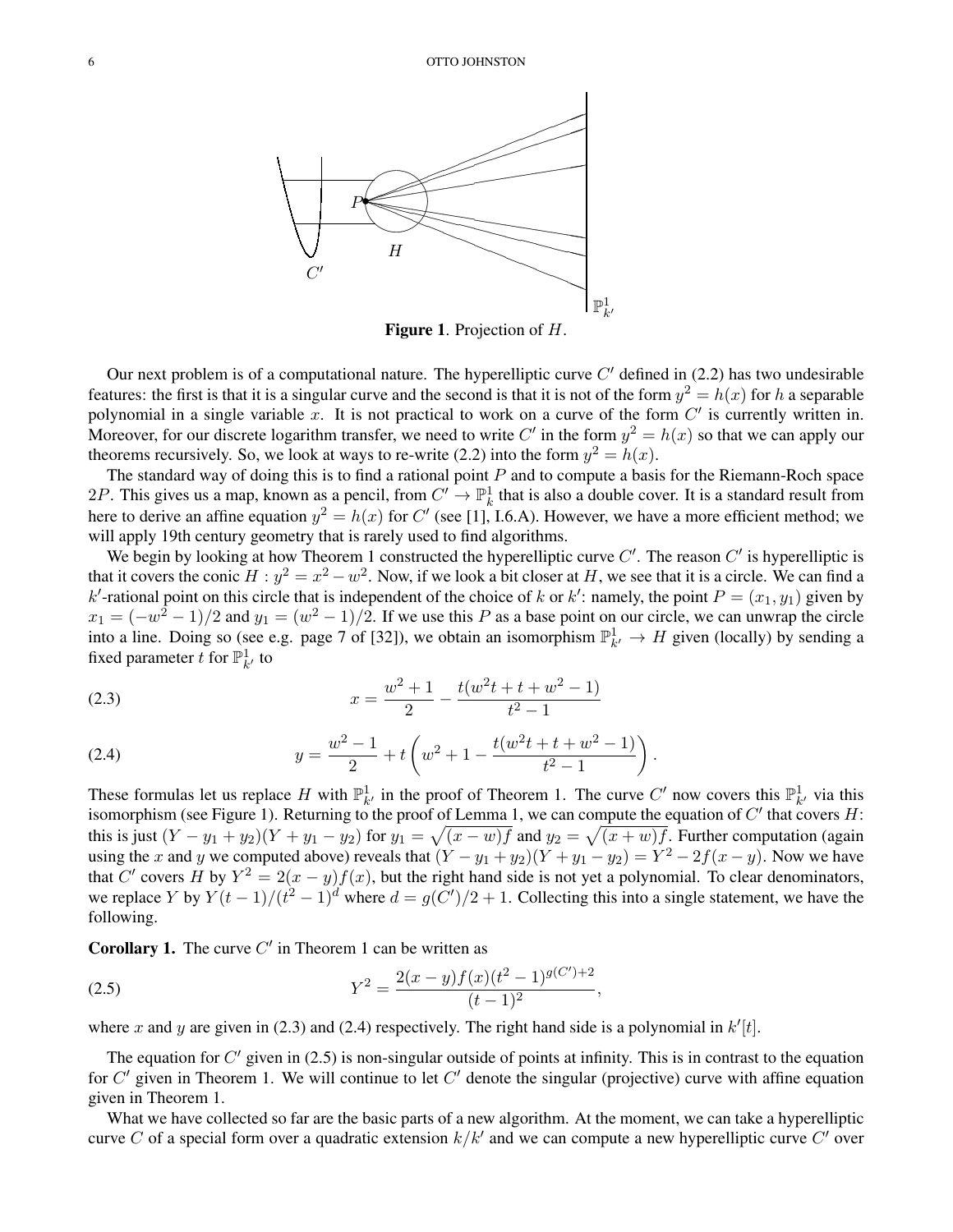k' that has a k-isogeny Jac $(C') \sim \text{Jac}(C)^2$ . What we need to do next is to determine the relationship between the groups  $\Gamma(\text{Jac}(C(k)))$  and  $\Gamma(\text{Jac}(C'(k')))$ . We will find out that there is a homomorphism between these two groups that has a small kernel. In the next section, we will show how to compute this homomorphism efficiently.

Since our varieties are defined over varying fields, we will consider all curves as defined over a fixed algebraic closure of  $\overline{k'}$  (formally, we replace C' by C'  $\otimes$  Spec  $\overline{k'}$ ). We will let  $\sigma$  denote the qth power Frobenius where q is the size of k'. For any geometric point  $Q = (x_1, y_1)$  on a hyperelliptic curve, let  $Q' = (x_1, -y_1)$  (this notation is shorthand for the hyperelliptic involution). We will let  $(a, b_1 \pm b_2)$  denote the divisor  $(a, b_1 + b_2) + (a, b_1 - b_2)$  on  $C'$ . In the case that  $b_2$  is zero, we will simply add the same point twice. If C has two geometric points at infinity, we will let  $D_{\infty}$  denote the sum of them; otherwise, C has one geometric point  $P_{\infty}$  at infinity and we will let  $D_{\infty}$ denote  $2P_{\infty}$ . It is clear that if we define  $D'_{\infty}$  to be the same for  $\sigma(C)$ , then  $\sigma(D'_{\infty}) = D_{\infty}$ .

In the next result, we will look for a way to associate divisors of C over k with divisors of C' over k'. Intuitively, we want some form of a diagonal map on  $Jac(C) \times Jac(\sigma(C))$  to stabilize the action of  $\sigma$  in the hopes of producing divisors on C' defined over k'. Recall that in the proof of Lemma 1, we had three curves:  $C_1$ ,  $C_2$ ,  $C_3$ , and the glued curve. We also fixed maps  $\tau_i: C_i \to \mathbb{P}^1_k$  and, consequently, the map  $\tau: C' \to \mathbb{P}^1_k$ . In this section, we have that  $C = C_1$ ,  $\sigma(C) = C_2$ , and  $H = C_3$ . Also recall from Lemma 1 that we have two double coverings  $\pi_1 : C' \to C$ and  $\pi_2: C' \to \sigma(C)$ . For the sake of notation, temporarily let  $\pi$  denote either of these maps. It is well known that  $\pi_* \pi^* D = \deg(\pi) D = 2D$  for a divisor D, where  $\deg(\pi) = 2$  comes from our choice of  $\pi$  (see IV.ex.2.6) of[15]). The map  $\mu$ :  $Jac(C) \times Jac(\sigma(C)) \to Jac(C')$  is given by  $\pi_1^* \times \pi_2^*$  once we have normalized our singular curves. Likewise, the map Jac $(C') \to \text{Jac}(C) \times \text{Jac}(\sigma(C))$  is given by  $(\pi_1)_* \times (\pi_2)_*$  once we have taken the normalizations. We can see from direct calculation (using classical derivatives) that the affine singular points of  $C'$ lie over the ramified points of  $\pi_1: C \to \mathbb{P}^1_k$  which are sent to other ramified points of C by  $\sigma$ . By our construction, these points occur at exactly the roots of the polynomial f given in the definition of C. At these points, the maps  $\pi_i$ will have different tangent directions for the same point  $P$  and thus form a node on  $C'$ . The degree of the divisor summing up a blown up node on  $C<sup>t</sup>$  is 2 (this is made explicit in the proof of Corollary 1). Now we can prove our next result.

**Theorem 2.** There exist homomorphisms  $\delta : \Gamma(\text{Jac}(C)(k)) \to \Gamma(\text{Jac}(C')(k'))$  and  $\delta' : \Gamma(\text{Jac}(C')(k')) \to \Gamma(\text{Jac}(C')(k'))$  $\Gamma(\text{Jac}(C)(k))$  such that the kernel of the composition  $\delta' \delta$  consists of all elements of order 2 on  $\Gamma(\text{Jac}(C)(k))$ .

*Proof.* Let  $P = (x_0, y_0)$  be an affine k-rational point on C. We will show how to map P to a divisor on C' over k'. We start by defining the point  $Q = (\sigma(x_0), y_1)$  on C lying over  $\sigma(x_0)$ . The point Q need not be k-rational, but it clearly must be defined in at most a quadratic extension of k. If P is ramified and  $x_0$  is a root of f, then define the divisor D to be the sum of the blown up points over the points P and  $\sigma(P)$  (which are defined on both C and  $\sigma(C)$ ). This gives us a divisor D that is fixed by  $\sigma$ . Otherwise, define the divisor

$$
D = (x_0, y_0 \pm \sigma(y_1)) + (\sigma(x_0), \sigma(y_0) \pm y_1))
$$

on  $C'$  (that the points described on  $D$  are points of  $C'$  follows trivially from the second definition of  $C'$  in the proof of Lemma 1). If we look at this second definition of D, it is immediate that  $\sigma$  permutes  $x_0$  with  $\sigma(x_0)$  and  $y_0$  with  $\sigma(y_0)$  (since  $x_0$  and  $y_0$  are in k). As for  $y_1$ , which may be in a quadratic extension L of k, we know that  $\tau_1(\sigma(\sigma(Q))) = \sigma(x_0)$ , so  $\sigma(\sigma(y_1))$  is either  $y_1$  or  $-y_1$  by Lemma 2. This shows us that  $\sigma$  permutes the summands of D, hence  $\sigma(D) = D$ . We now have that in both of our definitions of D (one for P singular and one for P non-singular) that  $\sigma(D) = D$ . Moreover,  $\sigma$  generates both Gal $(k/k')$  and Gal $(L/k')$ , so D is fixed by the entire Galois action in either case. This implies that D is defined over  $k'$  (see Lemma 4, Appendix 1, [27]). By Lemma 2, we could replace C by  $\sigma(C)$  and P by  $\sigma(P)$  and still obtain the same divisor D. Thus, we have a map from degree 1 divisors of C to the divisors on C' given by  $\delta : P \mapsto (P, \sigma(P)) \mapsto D$  (where D is defined above). Since we have that  $deg(D) = 4$  and we can translate Pic<sup>4</sup>(C') to Pic<sup>0</sup>(C') (over any base field), we can define  $\delta$  as a map  $\Gamma(\operatorname{Jac}(C)(k)) \to \Gamma(\operatorname{Jac}(C')(k')).$ 

Now, if we push our divisor D back down to C (resp.  $\sigma(C)$ ) in the case where P is ramified, we get 4P and otherwise, we get  $(\pi_1)_*D = 2P + Q + Q'$  (resp.  $(\pi_2)_*D = 2\sigma(P) + \sigma(Q) + \sigma(Q)'$ ). Subtracting  $2D_{\infty}$  (resp.  $2\sigma(D_{\infty})$ ), we obtain  $2P - D_{\infty}$  (resp.  $2\sigma(P) - \sigma(D_{\infty})$ ). This tells us that if  $\alpha \in \Gamma(\text{Jac}(C))$ , then  $(\pi_1)_*\delta(\alpha) = 2\alpha$ . So,  $\delta' = (\pi_1)_*$  is the map we need to finish the proof.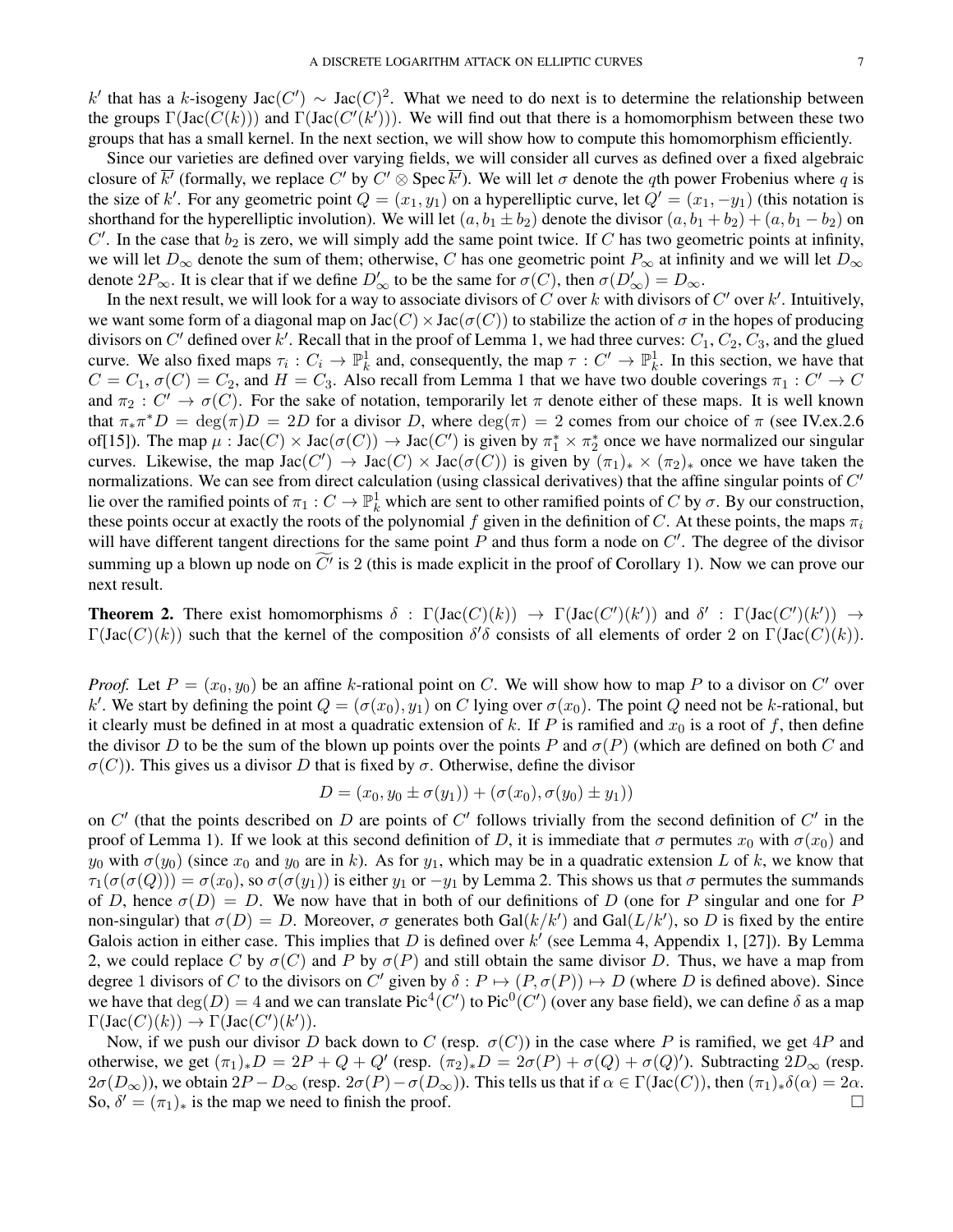# **Corollary 2.** Using the notation above,  $\# \text{Jac}(C)(k) = \# \text{Jac}(C')(k')$ .

*Proof.* In light of the previous result, we see that  $\#$ Jac $(C)(k)$  and  $\#$ Jac $(C')(k')$  are equal up to a factor of the form  $2^n$ . One can show that the points of order 2 on a hyperelliptic curve  $y^2 = P(t)$  are completely determined by the factorization of  $P(t)$  over the base field (see [2]). In our case, if we look at the equation for  $C'$  given in Corollary 1 and write it as  $C': y^2 = P(t)$ , we can see by elementary algebra that the linear factor  $x - r_i$  of f (from the curve  $C: y^2 = (x - w)f$ ) corresponds to the (blown up) factor  $(t - 1)^2 + 2r_i(t^2 - 1) + (t + 1)^2w^2$  of P. Each factor of P is of this form, except if  $\deg(f)$  is even, when P has a factor  $(t^2 - 1)$  (corresponding to the blown up point at infinity). Now we have a simple relationship between the factors of f and the factors of P. If f is of odd degree  $d$ and has s factors, then P has s even degree factors and degree  $2d \equiv 2 \mod 4$ . Otherwise, f is of even degree and P has  $s + 2$  factors, one of which has odd degree (e.g.  $(t - 1)$ ).

Let  $H : y^2 = h(x)$  be a hyperelliptic curve over a finite field and suppose that  $h = \prod_{i=1}^s h_i$ , where each  $h_i$ is irreducible (assume that h is separable). We define the 2-rank of  $Jac(H)$  to be  $\dim_{\mathbb{Z}/2} Jac(H)[2]$  (this is the dimension of the  $\mathbb{Z}/2$ -vector space of all points of order 2 on Jac(H) over the finite field). In Theorem 1.4 of [5], we have the statement that the 2-rank of Jac(H) is  $s - 2$  if  $deg(h)$  is even and some  $h_i$  has odd degree; the 2-rank is  $s - 1$  if  $deg(h)$  is odd or if  $deg(h) \equiv 2 \mod 4$  and all  $h_i$  have even degree; and the 2-rank is s otherwise. In our case, let  $f = \prod_{i=1}^{s} f_i$  for irreducible  $f_i$ . If  $deg(f)$  is odd, then  $(x - w)f$  is of even degree with an odd factor. In this case, Jac(C) has 2-rank s – 1. Since P has s even degree factors and degree  $2d \equiv 2 \mod 4$ , we have that Jac(C') also has 2-rank  $s - 1$ . If  $\deg(f)$  is even, then  $(x - w)f$  has odd degree and 2-rank s. In this case, P has even degree and  $s + 2$  irreducible factors (one of which is linear), so Jac(C') also has 2-rank s.

Although it is tempting to conclude that  $\Gamma(\text{Jac}(C')(k'))$  and  $\Gamma(\text{Jac}(C)(k))$  are isomorphic, this is rarely the case. What we can show instead is that there is a special abelian variety defined over k' that is isogenous to Jac( $C'$ ). Let W be the Weil restriction of Jac(C) (over k) to k'. It is known that W is an abelian variety of dimension  $2g$  that is defined over  $k'$  (see Section 1 of [26]).

**Corollary 3.** There is a k'-isogeny  $W \sim \text{Jac}(C')$ . If  $L(t)$  is the L-polynomial of C over k, then  $L(t^2)$  is the *L*-polynomial of C' over k'. Moreover,  $\#C'(k') = q + 1$ .

*Proof.* It is known that W can be defined as the abelian variety that represents the functor  $\text{Res}_{k/k'}\text{Jac}(C)(S)$  =  $Jac(C)(S \times_{k'} k)$  from k'-schemes<sup>op</sup> to Sets. In particular, if we let  $S = \text{Spec } k_1$  for some finite extension  $k_1$  of  $k'$ , then we see that  $#W(k_1) = #Jac(C')(k_1)$  (by using Corollary 2 over base extensions). This gives us a k'-isogeny W ~ Jac(C') (use Theorem 2.c, Appendix 1, [27]). Since the L-polynomial of W is  $L(t^2)$  if L is the L-polynomial of C (over k), we see that  $L(t^2)$  is the L-polynomial of C' over k'. Now, the number of k'-rational points for a curve is  $q + 1 - \sum \alpha_i$  where the  $\alpha_i$  are the roots of the L-polynomial of the curve over k' (see Appendix C, [15]). Since this sum is  $\overline{0}$  on  $L(t^2)$ , we have that the number of  $k^j$ -rational points of C' is  $q + 1$ .

## 3. POINT COUNTING ALGORITHMS

In this section, we construct three very simple algorithms for generating curves with a known number of rational points. In the case of genus 2 and 4, we will even get the Zeta functions. Although interesting in their own right, the point counting algorithms will become essential to the discrete logarithm attack we will outline in the next section. For the definition of the L-polynomial and the Zeta function and their relationship, there are many references (see e.g. [25] or [15]), and we will not develop these ideas here (a worthy discussion would take an entire chapter). We will just mention that evaluating the L-polynomial at 1 gives us the order of the Jacobian. As before, we let  $\mathbb{F}_q$  be a finite field in odd characteristic and let  $\mathbb{F}_{q^2} = \mathbb{F}_q[w]$  be a quadratic extension for  $w^2 \in \mathbb{F}_q$ . Let C a curve defined by

$$
(3.1) \t\t y^2 = (x - w)f
$$

for any separable  $f \in \mathbb{F}_q[x]$  with roots outside  $\pm w$ .

Our first algorithm can be used to generate curves of any even genus with exactly  $q + 1$  points over a finite field.

#### Algorithm 1.

### Input:

- (1) an odd prime power  $q$
- (2) an integer  $q > 0$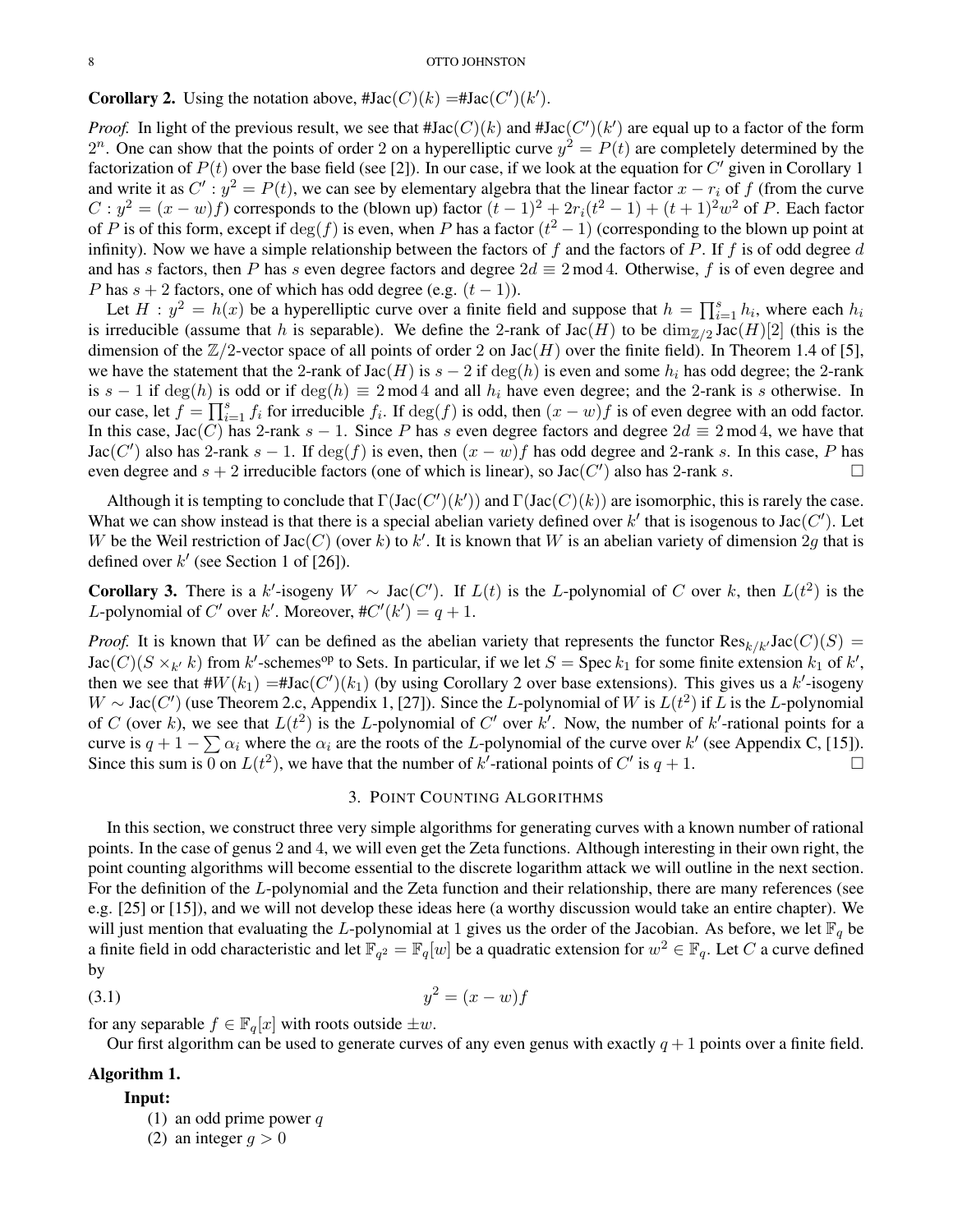## Output:

(1) a hyperelliptic curve of genus 2g over  $\mathbb{F}_q$  with  $q + 1$  points.

# Procedure:

- (1) randomly search for a non-square  $s \in \mathbb{F}_q$ . Set  $w^2 = s$ .
- (2) randomly search for a separable polynomial f of degree  $2g + 1$ .
- (3) if f has either w or  $-w$  as a root, return to the previous step.
- (4) Output equation (2.5) from Corollary 1 using  $f$  and  $w$ .

Remark 1. The proof of correctness follows from Theorem 1, Corollary 1, and Corollary 3. The complexity of the algorithm amounts to a square root test, sampling separable polynomials of degree  $2g + 1$ , and evaluating them at  $\pm w$ . It is clear that the cost is  $O(g \log(q))$  (see [31]). If g grows linearly and q grows exponentially, we can still generate these curves efficiently.

Our next algorithm can be viewed as a generalization and simplification of Algorithm 1 in [30]. We take in as input any hyperelliptic curve of the special form in Theorem 1. We are then able to construct a new hyperelliptic curve. In the case where we wish to generate genus 2 curves, we simply restrict to elliptic curves of the form given in Theorem 1.

### Algorithm 2.

#### Input:

```
(1) an odd prime power q > 3
```
- (2) the value  $w$
- (3) a curve C over  $\mathbb{F}_{q^2}$  of the form (3.1)
- (4) the *L*-polynomial  $L$  of  $C$ .

#### Output:

(1) a hyperelliptic curve over  $\mathbb{F}_q$  with *L*-polynomial  $L(t^2)$ .

## Procedure:

(1) Output equation (2.5) from Corollary 1 using  $f$  and  $w$ .

Remark 2. The proof is similar to the previous algorithm; using the results in Section 1, we simply apply Theorem 1 and Corollary 1 to construct  $C'$ , and then Theorem 2 and Corollary 3 to obtain the relation on the  $L$ -polynomial. In the special case where  $C$  is an elliptic curve, we obtain a new algorithm for computing genus 2 curves. Beyond reducing the complexity of Algorithm 1 in [30] from  $O(\log^2(q))$  operations over  $\mathbb{F}_q$  to  $O(\log(q))$ , our algorithm is able to sample odd and prime order Jacobians, whereas the previous algorithm (in [30]) could only generate even order Jacobians. One important application for these types of algorithms is finding genus 2 curves suitable for public key cryptographic schemes (see [30] for a security analysis for curves of this type). For this purpose, it is important that  $q$  be prime. Another application is to generate hyperelliptic curves for pairing based cryptographic schemes. In this case, C would have to be a (geometrically) supersingular hyperelliptic curve. (We will give examples in the Section 5.)

Now that we have seen how to make a genus 2 curve generator using the previous section, we outline how the previous section can generate similar algorithms for higher genus curves. The idea here is to start with an elliptic curve E over some field  $\mathbb{F}_{q^{2k}}$  and construct a series of new curves  $C'_i$  over  $\mathbb{F}_{q^{2k-i}}$ , where each curve  $C'_i$  satisfies the condition in Theorem 1. One can expect the equations to become more complicated as  $i$  grows, but for small genera one can produce extremely efficient curve generation algorithms using this idea. The genus 4 curve generator below demonstrates this. This algorithm is interesting by itself, and it has the extremely interesting feature that any of the curves it generates are cryptographically weak. Such a curve can be used to attack the elliptic curve used to construct it (see the next section).

To set things up, let  $\mathbb{F}_{q^2} \cong \mathbb{F}_q[w_0]$ , where  $w_0$  is the square root of a non-square in  $\mathbb{F}_q$ , and suppose  $w_0 - 1$  is a non-square in  $\mathbb{F}_q[w_0]$ . Let  $\mathbb{F}_{q^4} \cong \mathbb{F}_{q^2}[w_1]$  where  $w_1^2 = w_0 - 1$ . Let E be the elliptic curve

(3.2) 
$$
E: y^2 = (x - w_1)(x - r_1)(x - r_2),
$$

where 
$$
r_1 = (-2 + w_0 - w_0^2)/(2(w_0 - 1))
$$
 and  $r_2 = 1/2(w_1^2 + 1)$ .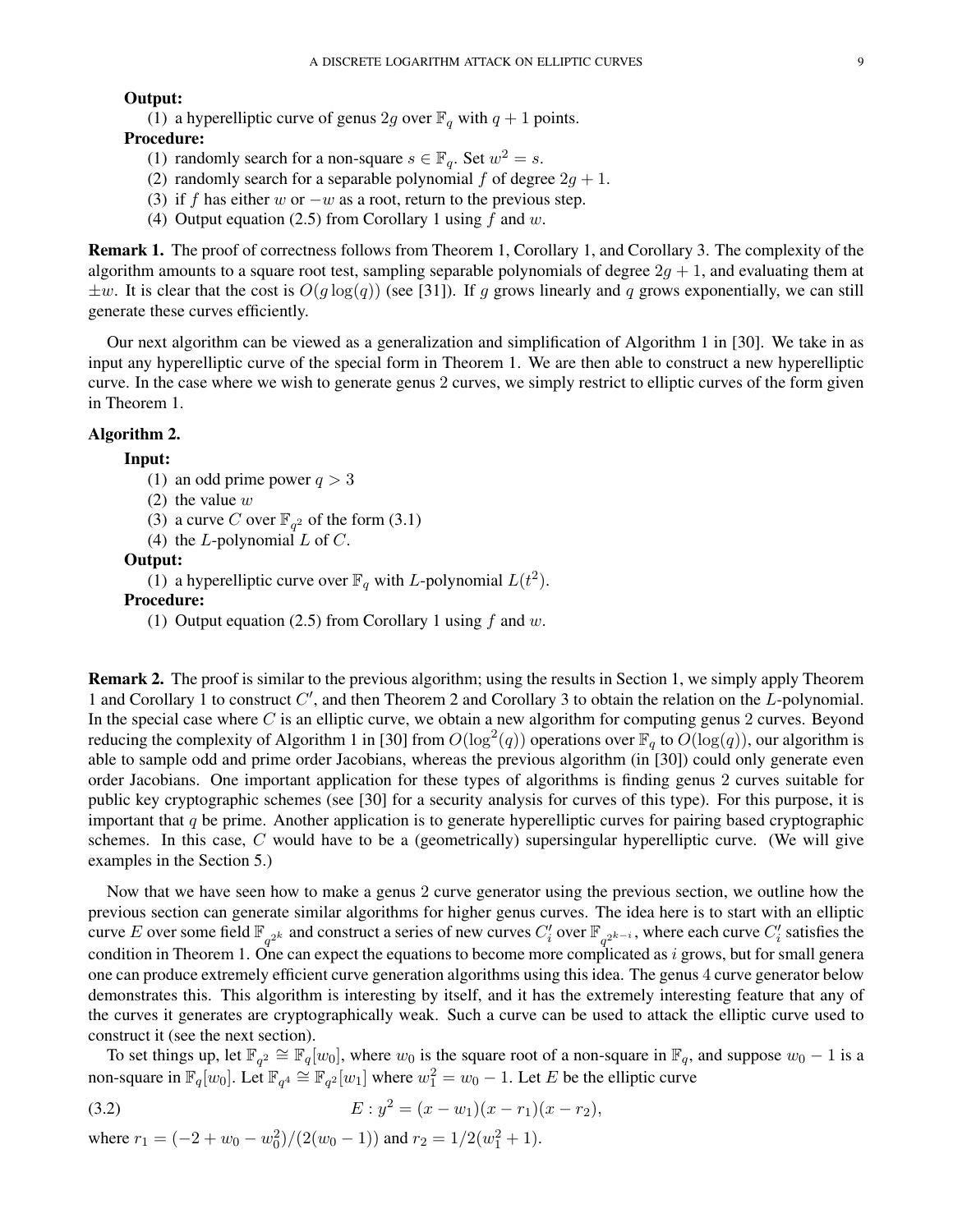# Algorithm 3.

Input:

- $(1)$   $w_0$
- (2) an integer  $h = \#E$

# Output:

(1) a hyperelliptic curve of genus 4 over  $\mathbb{F}_q$  with *L*-polynomial  $q^4t^8 + (h - q^4 - 1)t^4 + 1$  or failure. Procedure:

- (1) If  $E$  is not an elliptic curve, output failure.
- (2) Otherwise, calculate the polynomial  $P \in \mathbb{F}_q[w_0]$  as

$$
-\frac{1}{8}(((t-1)^2 + (t+1)^2 w_0^2)(w_0^2 (t+1)^2 + 3t^2 - 2w - 1)
$$
  

$$
(-2(t-1)^2 - (t-1)(t+3)w_0 - 2(t+1)^2 w_0^2 + (t+1)^2 w_0^3)
$$
  

$$
(t(t+2)(w_0^2 - 1) + w_0^2 + 3))
$$

(3) Output the hyperelliptic curve  $C: y^2 = P$ .

**Remark 3.** This algorithm only fails when  $r_1$ ,  $r_2$ , and  $\pm w$  are not distinct. Like the previous algorithm, the formula can be computed in  $O(\log(q))$  steps. The only thing that needs to be checked is that the intermediate curve  $C'_1$  over  $\mathbb{F}_{q^2}$  is of the form required by Theorem 1. This amounts to checking long equations and using elementary algebra, so we omit the proof.

### 4. THE INDEX CALCULUS ATTACK

In Section 2, we mentioned a map  $\delta$  that could define a homomorphism from the Jacobian of C to the Jacobian of C'. Formally, the description of  $\delta$  is given in Theorem 2. In this section, we will sketch an algorithm to compute it. For efficiency reasons, we will use Mumford's representation of divisors (for background, see [4]). For simplicity, we will only describe the algorithm in the case that there is one rational point  $P_{\infty}$  at infinity. For a rational point  $P = (x_0, y_0)$  on C, recall that  $P - P_{\infty}$  corresponds to the Mumford divisor  $[z - x_0, y_0]$  where  $k(z)$  is the function field of the projective line covered by  $C$ . When we use polynomial interpolation in the following algorithm, we will always mean the polynomial of minimal degree passing through the specified number of points.

# Algorithm 4.

# Input:

(1) a curve C over  $\mathbb{F}_{q^2}$  of the form (3.1)

(2) a divisor  $D = [z - x_0, y_0]$  on C

(3) the curve  $C'$  from Algorithm 2.

# Output:

(1) a divisor D' in Mumford form on C' such that  $\delta(D) = D'$ .

(1) Define  $a_0(z) = (z - x_0)(z - x_0^q)$  $a_0^q$ ) and define  $a(t) = a_0(x)(t^2 - 1)^2$  where x is as in Corollary 1.

(2) if  $y_0 = 0$ , then return [1, 0]. //this is a ramified point

(3) if  $x_0 \in k'$ , then //this is a rational point that needs to be counted twice

- (a) let  $a_1(t)$  and  $a_2(t)$  be the irreducible factors of  $a(t)$  (they need not be distinct).
- (b) if  $a_1$  and  $a_2$  are unique, replace  $a_i$  with  $a_i^2$ .
- (c) Let  $\alpha_i$  be the unique root of  $a_i$ , set  $e_i = (\alpha_i^2 1)(\alpha_i + 1)$ .
- (d) Let T be the tuple  $(e_1 \text{Tr}(y_0), e_2 \text{Tr}(y_0))$
- (e) Let G be the polynomial  $y^2 = G(x)$  defining C'.
- (f) Set  $b_i = (T[i]^2 + G)/(2T[i])$ .
- (g) if G mod  $a_1 = b_i^2 \mod a_1$  then return  $[a_1, b_i \mod a_1]$ .
- (h) if G mod  $a_2 = b_i^2 \text{ mod } a_2$  then return  $[a_2, b_i \text{ mod } a_2]$ .
- (4) let R be the list of roots of  $a(t)$  over a splitting field (let  $R_i$  denote the *i*th coordinate).
- (5) let  $d_0 = \sqrt{f(x_0^q)}$  $\sqrt[q]{\frac{q}{q(0-w)}}$  over this extension (ignore the sign).

(6) let 
$$
e(t) = (t^2 - 1)(t + 1)
$$
.

(7) for  $i = 1$  to #R, test if  $x(R_i) = x_0$  (where  $x(t)$  is the expression in Corollary 1).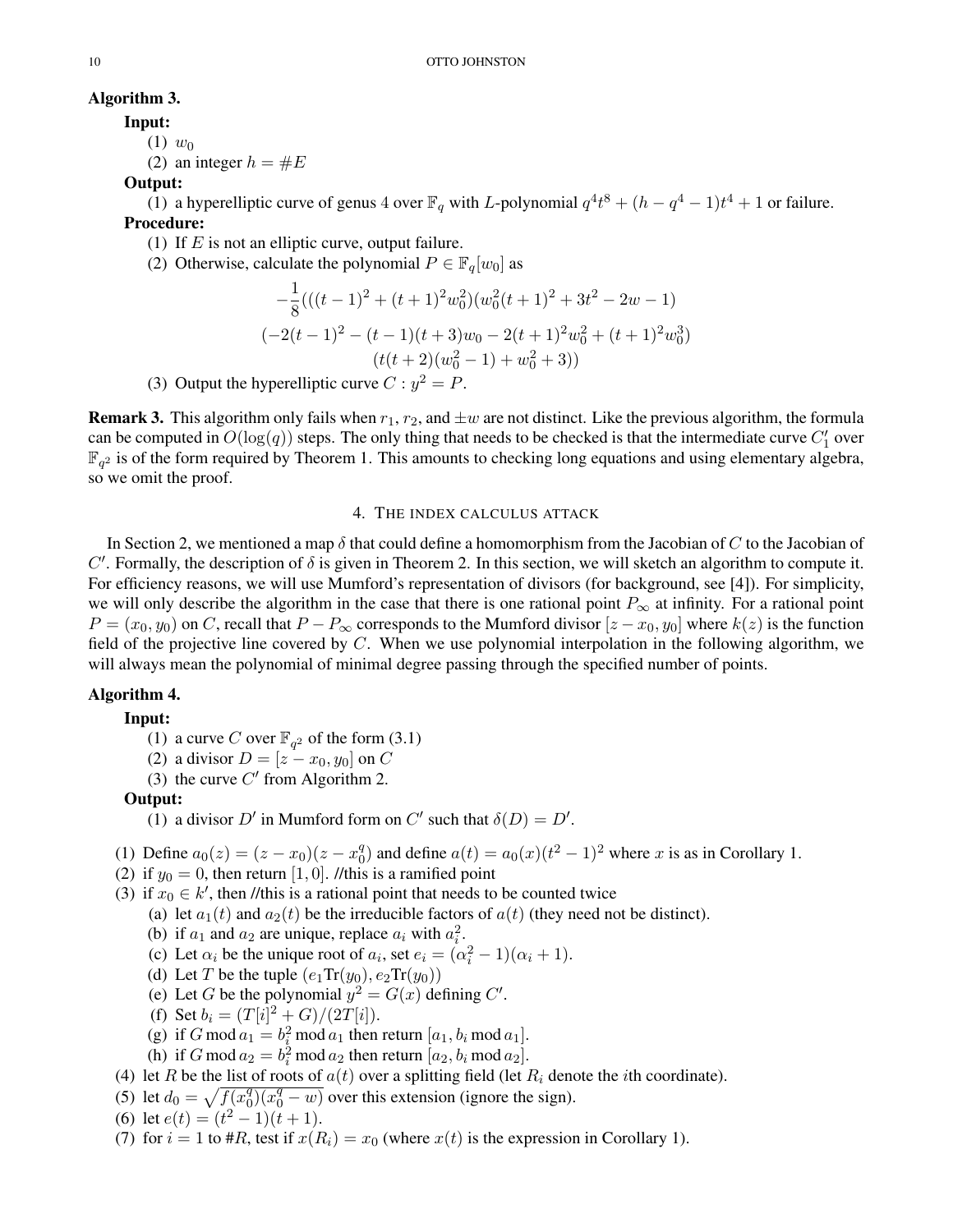(a) if the test passes, append  $[(y_0 - d_0)e(R_i), (y_0 + d_0)e(R_i), R_i)]$  to matrix L.

- (8) if #Rows( $L$ ) < 2 or  $x_0 \in k'$ , then
	- (a) let b be the polynomial interpolating the points  $(L_{1,3}, L_{1,1}), (L_1^p)$  $_{1,3}^p, L_{1,2}^p$ ).
	- (b) replace  $a(t)$  with its irreducible factor and return  $2[a(t), b]$
- (9) else let A interpolate  $(L_{1,3}, L_{1,1}), (L_{2,3}, L_{2,2}), (L_1^p)$  $\binom{p}{1,3},L^{\dot{p}}_{1,1}),\, (L^{\dot{p}}_{2}$  $L^p_{2,3}, L^p_{2,2}$ ).
- (10) and let B interpolate  $(L_{1,3}, L_{1,2}), (L_{2,3}, L_{2,1}), (L_{1}^{\tilde{p}})$  $L^{p}_{1,3}, L^{p}_{1,2}), (L_{2}^{\overline{p}})$  $\bar{p}_{2,3}^{\bar{p}}, L_{2,1}^{\bar{p}^{\ast}}).$
- (11) if G mod  $a(t) = A^2 \mod a(t)$ , return  $[a(t), A]$ .
- (12) else return  $[a(t), B]$ .

All of the computations preformed in the above procedure are just arithmetic manipulation of small degree polynomials and a few factorizations. The complexity of this algorithm is clearly  $O(\log(q))$  (see [31]). The proof of this algorithm is a consequence of the construction given in Theorem 2. To see this, note that at any step in the procedure, at least one root of  $a(t)$  lies over the value of  $x_0$  in the covering map  $\widetilde{C} \to C$ . This means that  $a(t)$  is a polynomial that has roots over the locus of points over  $x_0$  in  $\mathbb{P}^1_k$ ; there are at most 4 such points. What the algorithm is doing is testing all possible cases in this locus using the value  $y_0$ . Since  $\delta$  is a homomorphism, there is only one unique solution (otherwise  $\delta$  would map a point into a locus). The remaining details are minor. For example, if  $x_0 \in k'$ , then we can improve the algorithm by splitting up  $a(t)$  and using the trace to avoid taking square roots.

The final step is to outline a full attack. First, we sample at random an elliptic curve in the class given by (3.2). We repeat until we find a #E with a large prime factor, and if so, we take a random discrete logarithm instance  $D$ , D' on E. We use Algorithm 3 for the choice of  $w_0$  used to sample E to construct the hyperelliptic genus 4 curve C' over  $\mathbb{F}_q$ . Now we use the previous algorithm on D and D' twice to get to two divisors  $D_2, D'_2$  on C' (here we may be forced to deal with points at infinity in a different way). A solution to the discrete logarithm problem on  $D_2$  and  $D'_2$  is only off by a factor of 2 when we apply it to the original D and D'.

For the hyperelliptic curve  $C'$  given in Algorithm 3, index calculus works by first finding rational points on  $C'$ to form a strictly ordered set  $S \subset C'(k')$  of some large size. Once such a set has been fixed, one takes a discrete logarithm instance  $(D, D')$  on  $C'$  and calculates, for each step  $i$ , random numbers  $(\alpha_i, \beta_i)$  of size less than the order of the Jacobian of C'. One then computes  $D_i = \alpha_i D + \beta_i D'$  and converts this to Mumford notation  $[a(t), b(t)]$ . If the support of  $D_i$  is in S, then one collects  $(\alpha_i, \beta_i)$  and the points in this support. This is the case if  $a(t)$  splits and its roots  $r_i$  form points  $(r_i, b(r_i))$  in S. For each i where this occurs, we form a (usually sparse) matrix M such that each row  $i$  has a number representing the multiplicity of these points (with respect to the given strict ordering on S). Once this linear system is large enough, we search through it to find a non-trivial vector in its kernel. Such a vector gives us the relation  $R = \sum a_i M_i = 0$ , where  $M_i$  is the *i*th row of M. The expression R can be rewritten as  $R = \sum a_i(\alpha_i D + \beta_i D') = 0$ , and from here we have  $\sum a_i \alpha_i D = \sum -a_i \beta_i D'$ . If we let  $\alpha = \sum a_i \alpha_i$  and  $\beta = \sum a_i \beta_i$ , we have that  $\dot{D} = -\beta/\alpha D'$ .

In our setting, we have a discrete logarithm problem  $(P, P')$  on E that is mapped to a discrete logarithm problem  $(D_2, D_2')$  on a genus 4 curve C'. By adapting the index calculus method to mimic the number field sieve with the use of large primes, the amount of work required to solve a discrete logarithm problem on a genus 4 curve is  $O(q^{14/9})$ (see [35]). In contrast, the amount of time running Pollard-Rho on the elliptic curve  $E$  we have constructed is  $O(q^2)$ . We will leave it to future work to determine exactly how much of a security parameter increase is required in practice.

We can also offer a few improvements that may help in practice. Since we know  $\#C'(k') = q + 1$ , we can order  $k' \times k'$  in some natural way, and we can let S be the factor basis of points up to some maximal number. This saves us from having to store S. The second improvement is that we can compute  $\alpha_i P_i + \beta P'_i$  on E and map it to a divisor on  $C'$ . This saves us from having to use the slower algorithms in [4] for Jacobian arithmetic on a hyperelliptic curve. Another option is to instead compute S and map each divisor in S back to E and ignore  $C'$ completely. We will leave further discussion to future work.

### 5. IMPLEMENTATIONS AND EXAMPLES

Although little is gained by writing out long equations to give examples, this section looks at the distribution problem. As mentioned in the introduction, very little is understood about the distribution of randomly selected elliptic curves. A fundamental result of M. Deuring in [6] gives us a complete description of what numbers can occur as the number of points on an elliptic curve (see also [36]). However, if we sample random elliptic curves,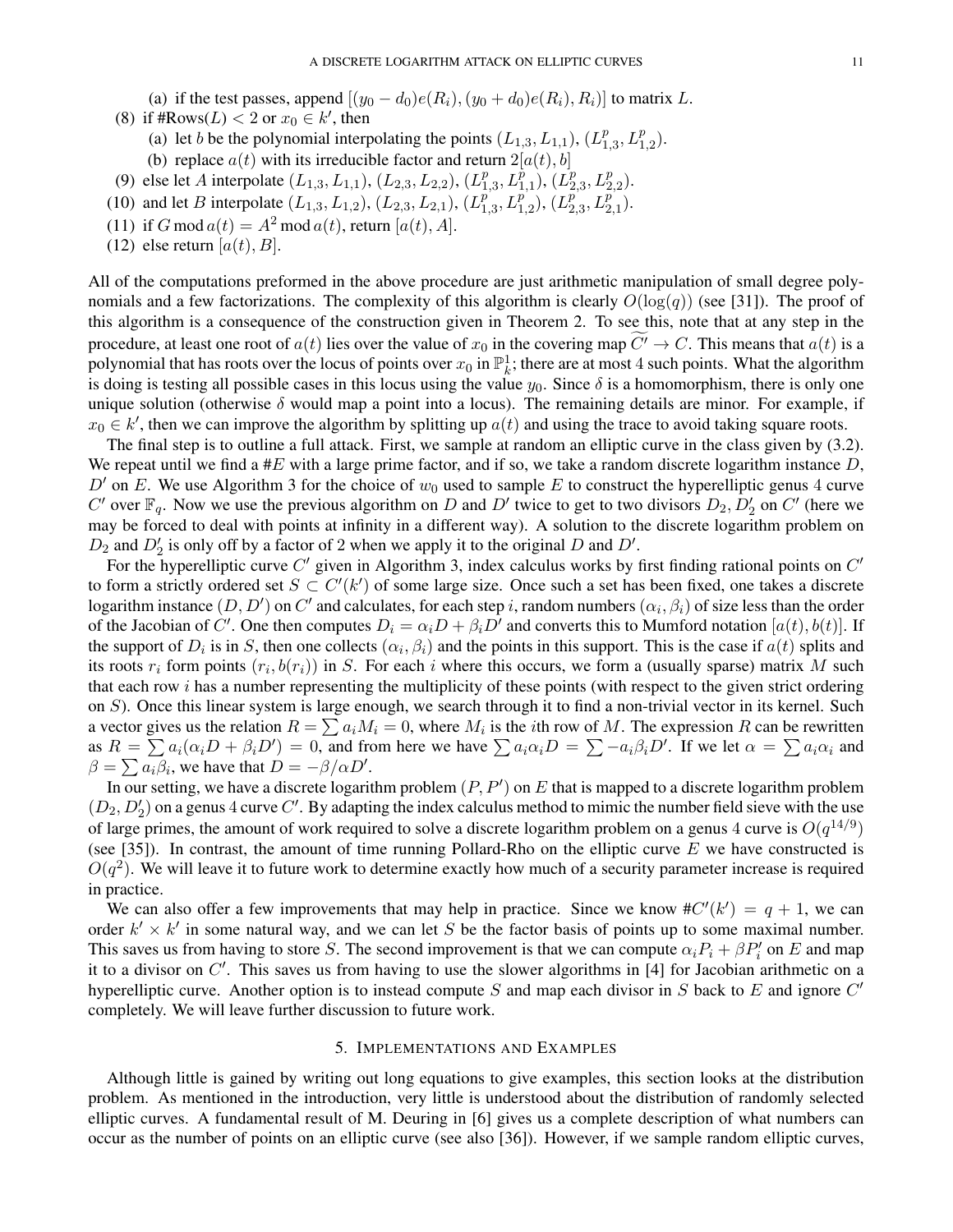then the distribution of their orders among the possible orders is still very mysterious (for conjectures and further discussion, see [13]). Depending on the application, control over the order is often desirable, and it is in these cases that one often assumes that the distribution has regularly occurring values of some desired type. For example, in elliptic curve public key cryptography, one often assumes that via a random search of elliptic curves, one will find prime order groups for a non-negligible portion of all elliptic curves (as the base field grows). In practice, this does seem to occur. The lack of proofs in this area requires us to give examples if we want to make claims about the types of curves we can generate. These examples give evidence that the desired orders can be found via a random search. In another type of distribution problem, it is very easy to single out supersingular elliptic curves from the class of all elliptic curves in characteristic  $p \equiv 3 \mod 4$ . We will show how this can be used to construct supersingular hyperelliptic curves where there is a reduction of their discrete logarithm problems to the same problems in a finite field. At the end of this section, we will provide links to source code for all of our algorithms so that they can be tested against various distributions.

5.1. Weak Elliptic Curves and Points Counts. Algorithm 2 seems to be able to generate prime order Jacobians of genus 2 curves at a very fast rate. For one such example at 160 bits, we have the hyperelliptic curve

 $y^2 = 67353434412343231568661t^6 + 266764643564099517354601t^5 + 244021071497214277712230t^4 +$  $311017899974232689949122t^3 + 557134887168713724834785t^2 + 537290912002427906501256t +$ 246564062462488879689319

over the prime field GF(1207034207473389622886491). The Jacobian of this curve has the 160 bit (probable) prime order

1456931578010913785349746263294406745202104698519.

We had to sample 41 elliptic curves of the form specified in Theorem 1 before it found a prime order elliptic curve; Algorithm 2 then gave us the equation seen above. In other situations, we have found them in as little as 3 random searches, and at other times it has taken around 100.

From a cryptographic point of view, one can conclude that the hyperelliptic curve above has the same level of security as the prime order elliptic curve it was sampled from. To test the speed at which a standard public key exchange could be executed on these curves, we have implemented Cantor's algorithms (see [4]) in a standard (and very basic) hyperelliptic curve package in C++ using the NTL/GMP libraries (see below for links to this source code). We have found that the speed to be competitive on limited hardware, but we will leave a full analysis for future work.

The next example shows two things. On the one hand, it shows us that we can also sample almost of prime order genus 4 curves using Algorithm 3. On the other, it shows us that we can sample elliptic curves of almost prime oder that can be attacked with index calculus. For an example of Algorithm 3 in action, let  $w_0^2 = 12499454285990$ over GF(17592186044423) and consider the elliptic curve defined by

 $E: y^2 = x^3 + (17592186044422w_1 + (12188339541165w_0 + 12188339541164))x^2 +$  ((5403846503258w<sub>0</sub> +  $5403846503259)w_1 + (16901862777098w_0 + 4980906183389))x + (690323267325w_0 + 12611279861034)w_1$ 

over  $GF(17592186044423<sup>4</sup>)$ . This curve has the 171 bit prime factor

1995436902172302086412028343508819458313536173109093.

One can test that  $E$  is ordinary and has no special features that would rule it out as undesirable from a cryptographic point of view. Algorithm 3 gives us the following genus 4 hyperelliptic curve.

 $C: y^2 = 362258632462 x^{10} + 8876727378392 x^9 + 1189989348357 x^8 + 1604531604165 x^7 + 8121691981760 x^6 +$  $10448625566159x^5 + 16506034668669x^4 + 15707410711712x^3 + 7302308550432x^2 + 1913995000352x +$ 6027788515385

over  $GF(17592186044423)$ . Algorithm 4 gives us the transfer from E to Jac(C') (adapting it to work with double points at infinity where needed).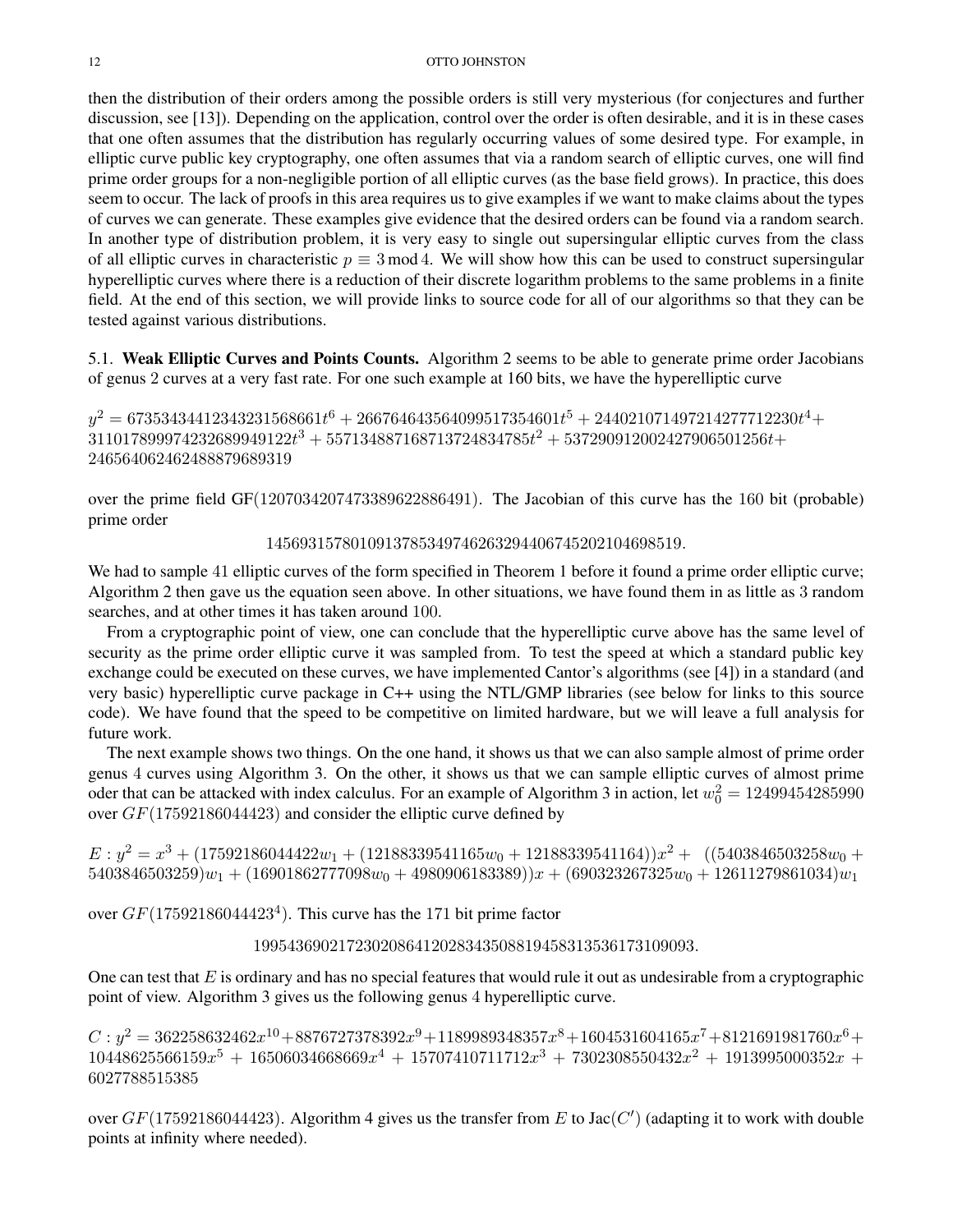We will leave to future work exactly how much of a security parameter increase is required to protect these vulnerable elliptic curves. In practice, we can sample these weak curves quickly. Moreover, one can also readily produce examples of elliptic curves not in the class specified by Theorem 1 with the same number of points as one that is in this class. Since two elliptic curves with the same number of points are isogenous, we can attack curves not directly in the class of Theorem 1 once we have computed this isogeny. More computational experiments are necessary to determine if there is any hope of writing down exactly which types of elliptic curves must be avoided if they are to be used in public key cryptography.

5.2. Supersingular Hyperelliptic Curves. Another application of our algorithms is to use them to construct supersingular curves (see [8] for background information). The existence of these curves is not resolved for all characteristics and for all genera (see [22]). Where they are known to exist, supersingular curves have an application to pairing based cryptography (see [3], [10]). From a discrete logarithm point of view, these curves should be considered very weak when compared to other elliptic curves; it is possible to reduce the discrete logarithm problem on these curves to a discrete logarithm problem in a finite field (see [24]). We will show how to use our algorithms to sample curves where the discrete logarithm is very weak in this sense, even though our curves will be of a higher genus. The fact that our approach generates hyperelliptic curves is interesting for two other reasons: the first is that supersingular hyperelliptic curves are interesting from the theory of moduli (see [22]), and the second is that they have an application to pairing and are more efficient to use than a general curve.

We will prove that every elliptic curve is of the form in Theorem 1 over at most a base extension. This should not be surprising from a geometric point of view: an elliptic curve is given by four distinct points and we can move any three of them by a fractional linear transformation of  $\mathbb{P}^1$ . In what follows, we will require that the characteristic of our base field is larger than 3.

Lemma 3. Every elliptic curve can be written in the form given in Theorem 1 over at most a finite base extension.

*Proof.* Over a base extension, E can be written as

$$
E: y^2 = t(t-1)(t-\lambda)
$$

over some k. For all  $w \in k^*$ , we can show that E is isomorphic over a finite extension of k to a curve of the form

$$
E' : y^2 = (t^2 - \zeta)(t - w)
$$

for  $\zeta = \lambda^2 w^2/(\lambda - 2)^2$  if  $\lambda \neq -1$  and  $\zeta = w^2/9$  otherwise. To see this, one just computes the *j*-invariants of E and E' and shows that they are the same. Thus, over a finite extension, E and E' are isomorphic.

To illustrate how this result can be used to manufacture supersingular hyperelliptic curves, recall that the curve  $y^2 = x^3 - x$  is supersingular over  $\mathbb{F}_p$  for all  $p \equiv 3 \mod 4$  (this is a simple calculation of the Hasse-invariant, see [33]). Using Lemma 3, this curve can be made into  $E : y^2 = (t^2 - w^2/9)(t - w)$  for w the square root of a non-square in  $\mathbb{F}_p$ . We can now send this to Algorithm 2 to produce an explicit supersingular genus 2 curve C' over  $\mathbb{F}_p$ . A simple algorithm to go from Jac(C') to E based on Theorem 2 would be the following.

## Algorithm 5.

Input:

(1)  $E: y^2 = f$ 

$$
(2) C'
$$

(3) A Mumford divisor  $D = [a(t), b(t)]$ , where  $deg(a(t)) \leq 2$ .

Output:

(1) a divisor  $D'$  on E such that  $\delta'(D) = D'$ .

Procedure:

- (1) Factor  $a(x)$  into roots  $\alpha_1, \alpha_2$ .
- (2) Evaluate  $\beta_i = x(\alpha_i)$  for x as in Corollary 1.
- (3) Collect the points  $P_i = (\beta_i, \pm \sqrt{f(\beta_i)})$ , output the  $P_i$  that creates D in Algorithm 4.

All divisors on a genus 2 curve can be represented by  $[a(t), b(t)]$  for  $deg(a(t)) \le 2$  (see [4]). If we now apply the reduction in [24] to E, we have reduced the discrete logarithm problem on the divisors of  $C'$  to that of a finite field.

Remark 4. The source code for all of these algorithms can be found at http://www.ottojohnston.com/dlp